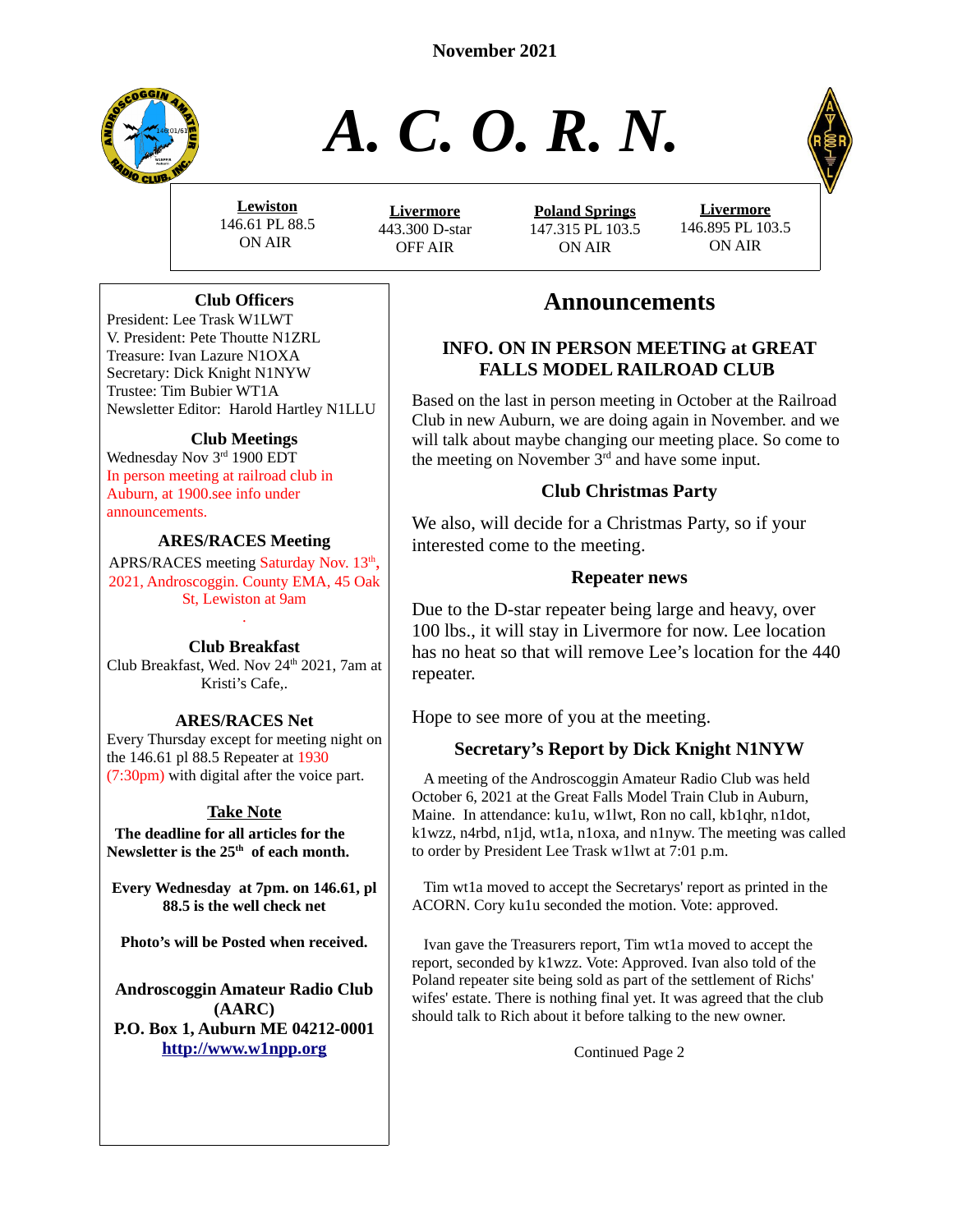#### **Secretary's Report Continued**

 Lee plans to put the Dstar repeater at his place in Lisbon. Fred wa1skp owned the repeater and should have a say in its location. Cory ku1u proposes research different locations for the best spot before making the decision.

 Cory ku1u reminded ARRL members to vote for the leadership, be sure to send your ballots back. Also Near Fest is coming up along with the SET October 9.

Lee adjourned the meeting at 7:43 p.m.

Respectfully submitted,

Dick Knight Secretary